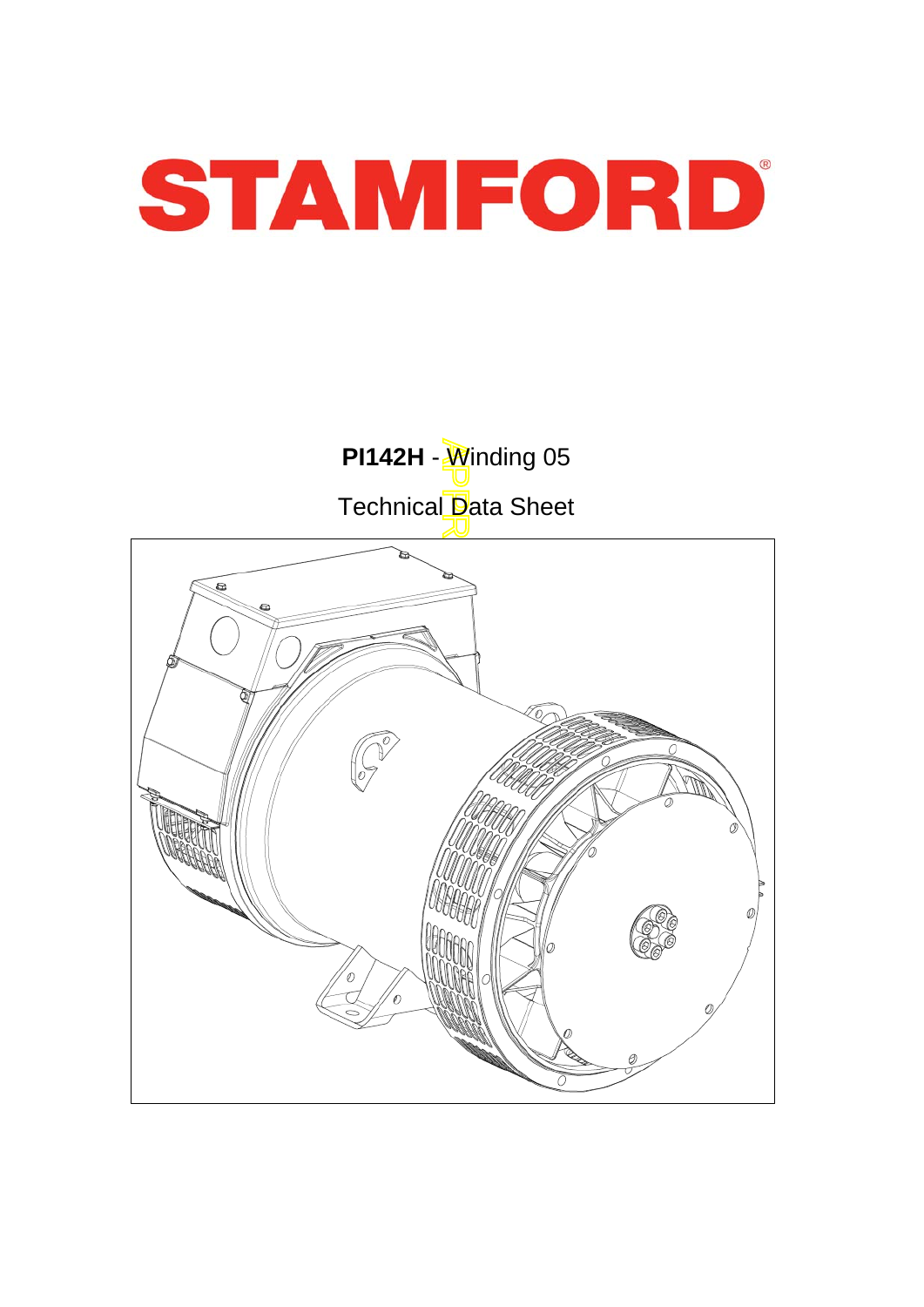# PI142H **SPECIFICATIONS & OPTIONS**



### **STANDARDS**

Stamford industrial generators meet the requirements o f BS EN 60034 and the relevant section of other international standards such as BS5000, VDE 0530, NEMA MG1-32, IEC34, CSA C22.2-100, AS1359.

Other standards and certifications can be considered on request.

### **VOLTAGE REGULATOR**

#### **AS480 AVR fitted as STANDARD**

With this self-excited system the main stator provides power via the AVR to the exciter stator. The high efficiency semi-conductors of the AVR ensure positive build-up from initial low levels of residual voltage.

The exciter rotor output is fed to the main rotor through a three-phase full-wave bridge rectifier. The rectifier is protected by a surge suppressor against surges caused, for example, by short circuit or out-of-phase paralleling. The AS480 will support limited accessories, RFI suppession remote voltage trimmer and for the P1 range only a 'droop' Current Transformer (CT) to permit parallel operation with other ac generators.

The AVR is can be fitted to either side of the generator in its own housing in the non-drive end bracket.

### **Excitation Boost System (EBS) (OPTIONAL)**

The EBS is a single, self-contained unit, attached to the non-drive end of the generator.

The EBS unit consists of the Excitation Boost Controller (EBC) and an Excitation Boost Generator (EBG). Unde r fault conditions, or when the generator is subjected to a large impact load such as a motor starting, the generator voltage will drop. The EBC senses the drop in voltage and engages the output power of the EBG. This additional power feeds the generator's excitation system, supporting the load until breaker discrimination can remove the fault or enable the generator to pick up a motor and drive the voltage recovery.

#### **WINDINGS & ELECTRICAL PERFORMANCE**

All generator stators are wound to 2/3 pitch. This eliminates triplen (3rd, 9th, 15th …) harmonics on the voltage waveform and is found to be the optimum design for trouble-free supply of non-linear loads. The 2/3 pitch design avoids excessive neutral currents sometimes seen with higher winding pitches, when in parallel with the mains. A fully connected damper winding reduces oscillations during paralleling. This winding, with the 2/3 pitch and carefully selected pole and tooth designs, ensures very low waveform distortion.

#### **TERMINALS & TERMINAL BOX**

Dedicated Single Phase generators have 4 ends brought out to the terminals, which are mounted at the non-drive end of the generator. A sheet steel terminal box contains provides ample space for the customers' wiring and gland arrangements. Alternative terminal boxes are available fo r customers who want to fit additional components in the terminal box.

### **SHAFT & KEYS**

All generator rotors are dynamically balanced to better than BS6861:Part 1 Grade 2.5 for minimum vibration in operation. Two bearing generators are balanced with a half key.

#### **INSULATION / IMPREGNATION**

The insulation system is class 'H'.

All wound components are impregnated with materials and processes designed specifically to provide the high build required for static windings and the high mechanical strength required for rotating components.

### **QUALITY ASSURANCE**

Generators are manufactured using production procedures having a quality assurance level to BS EN ISO 9001.

APPROVED DOCUMENT The stated voltage regulation may not be maintained in the presence of certain radio transmitted signals. Any change in performance will fall within the limits of Criteria B' of EN 61000-6-2:2001. At no time will the steady-state voltage regulation exceed 2%.

### **DE RATES**

All values tabulated on page 7 are subiect to the following reductions

**5%** when air inlet filters are fitted.

3% for every 500 metres by which the operating altitude exceeds 1000 metres above mean sea level.

3% for every 5°C by which the operational ambient temperature exceeds 40°C.

 Note: Requirement for operating in an ambient exceeding 60°C must be referred to the factory.

5% For reverse rotation

(Standard rotation CW when viewed from DE)

*NB Continuous development of our products entitles us to change specification details without notice, therefore they must not be regarded as binding.* 

*Front cover drawing typical of product range.*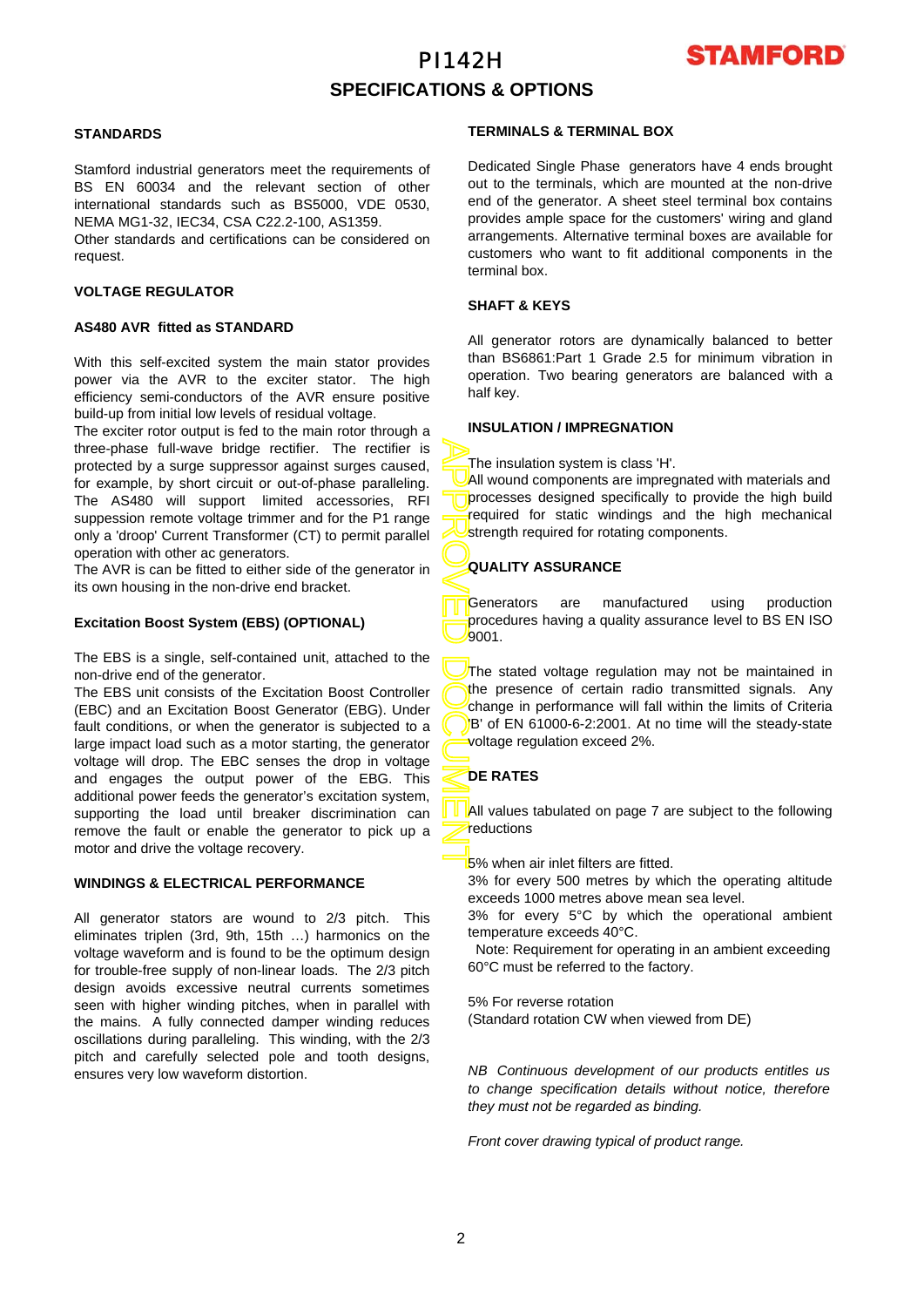

### **WINDING 05**

| <b>CONTROL SYSTEM</b>                                 | STANDARD AS480 AVR (SELF EXCITED)               |                                                                                                                       |                              |                                                                                      |           |                         |  |  |  |  |  |
|-------------------------------------------------------|-------------------------------------------------|-----------------------------------------------------------------------------------------------------------------------|------------------------------|--------------------------------------------------------------------------------------|-----------|-------------------------|--|--|--|--|--|
| <b>VOLTAGE REGULATION</b>                             | ± 1.0%                                          |                                                                                                                       |                              |                                                                                      |           |                         |  |  |  |  |  |
| <b>SUSTAINED SHORT CIRCUIT</b>                        |                                                 | SELF EXCITED MACHINES DO NOT SUSTAIN A SHORT CIRCUIT CURRENT<br>AS480 AVR WITH OPTIONAL EXCITATION BOOST SYSTEM (EBS) |                              |                                                                                      |           |                         |  |  |  |  |  |
| <b>CONTROL SYSTEM</b>                                 |                                                 |                                                                                                                       |                              |                                                                                      |           |                         |  |  |  |  |  |
| <b>SUSTAINED SHORT CIRCUIT</b>                        | REFER TO SHORT CIRCUIT DECREMENT CURVE (page 6) |                                                                                                                       |                              |                                                                                      |           |                         |  |  |  |  |  |
| <b>INSULATION SYSTEM</b>                              |                                                 |                                                                                                                       | <b>CLASS H</b>               |                                                                                      |           |                         |  |  |  |  |  |
| <b>PROTECTION</b>                                     | IP <sub>23</sub>                                |                                                                                                                       |                              |                                                                                      |           |                         |  |  |  |  |  |
| <b>RATED POWER FACTOR</b>                             | 0.8                                             |                                                                                                                       |                              |                                                                                      |           |                         |  |  |  |  |  |
| <b>STATOR WINDING</b>                                 | SINGLE LAYER CONCENTRIC                         |                                                                                                                       |                              |                                                                                      |           |                         |  |  |  |  |  |
| <b>WINDING PITCH</b>                                  | <b>TWO THIRDS</b>                               |                                                                                                                       |                              |                                                                                      |           |                         |  |  |  |  |  |
| <b>WINDING LEADS</b>                                  | 4                                               |                                                                                                                       |                              |                                                                                      |           |                         |  |  |  |  |  |
| <b>STATOR WDG. RESISTANCE</b>                         |                                                 |                                                                                                                       |                              | 0.077 Ohms AT 22°C SERIES CONNECTED                                                  |           |                         |  |  |  |  |  |
| ROTOR WDG. RESISTANCE                                 |                                                 |                                                                                                                       | 1.59 Ohms at 22°C            |                                                                                      |           |                         |  |  |  |  |  |
| <b>EXCITER STATOR RESISTANCE</b>                      |                                                 |                                                                                                                       | 20 Ohms at 22°C              |                                                                                      |           |                         |  |  |  |  |  |
| <b>EXCITER ROTOR RESISTANCE</b>                       |                                                 |                                                                                                                       | 0.105 Ohms PER PHASE AT 22°C |                                                                                      |           |                         |  |  |  |  |  |
| <b>EBS STATOR RESISTANCE</b>                          |                                                 |                                                                                                                       | 12.9 Ohms at 22°C            |                                                                                      |           |                         |  |  |  |  |  |
| <b>R.F.I. SUPPRESSION</b>                             |                                                 |                                                                                                                       |                              | BS EN 61000-6-2 & BS EN 61000-6-4, VDE 0875G, VDE 0875N, refer to factory for others |           |                         |  |  |  |  |  |
| <b>WAVEFORM DISTORTION</b>                            |                                                 |                                                                                                                       |                              | NO LOAD 1.5% NON-DISTORTING LINEAR LOAD < 5.0%                                       |           |                         |  |  |  |  |  |
| <b>MAXIMUM OVERSPEED</b>                              |                                                 |                                                                                                                       | 4500 Rev/Min                 |                                                                                      |           |                         |  |  |  |  |  |
| <b>BEARING DRIVE END</b>                              |                                                 |                                                                                                                       | BALL. 6310-2RS (ISO)         |                                                                                      |           |                         |  |  |  |  |  |
| BEARING NON-DRIVE END                                 |                                                 |                                                                                                                       | BALL. 6306-2RS (ISO)         |                                                                                      |           |                         |  |  |  |  |  |
|                                                       | 1 BEARING                                       |                                                                                                                       |                              |                                                                                      | 2 BEARING |                         |  |  |  |  |  |
|                                                       | WITH EBS                                        |                                                                                                                       | WITHOUT EBS                  | WITH EBS                                                                             |           | WITHOUT EBS             |  |  |  |  |  |
| <b>WEIGHT COMP. GENERATOR</b>                         | 172.5 kg                                        |                                                                                                                       | 170.8 kg                     | 175.5 kg                                                                             |           | 173.8 kg                |  |  |  |  |  |
| <b>WEIGHT WOUND STATOR</b>                            | 85.1 kg                                         |                                                                                                                       | 85.1 kg<br>85.1 kg           |                                                                                      |           | 85.1 kg                 |  |  |  |  |  |
| <b>WEIGHT WOUND ROTOR</b>                             | 50.86 kg                                        |                                                                                                                       | 49.16 kg<br>52.58 kg         |                                                                                      | 50.88 kg  |                         |  |  |  |  |  |
| <b>WR<sup>2</sup> INERTIA</b>                         | $0.1517$ kgm <sup>2</sup>                       |                                                                                                                       | $0.15$ kgm <sup>2</sup>      | $0.1522$ kgm <sup>2</sup>                                                            |           | 0.1505 kgm <sup>2</sup> |  |  |  |  |  |
| SHIPPING WEIGHTS in a crate                           | 189.3 kg<br>191 kg<br>200 kg                    |                                                                                                                       |                              |                                                                                      |           | 198.3 kg                |  |  |  |  |  |
| <b>PACKING CRATE SIZE</b>                             | 85 x 51 x 67 (cm)<br>85 x 51 x 67 (cm)          |                                                                                                                       |                              |                                                                                      |           |                         |  |  |  |  |  |
| TELEPHONE INTERFERENCE                                |                                                 | THF<2% U<br><b>TIF&lt;50</b>                                                                                          |                              |                                                                                      |           |                         |  |  |  |  |  |
| <b>COOLING AIR</b>                                    | 0.205 m <sup>3</sup> /sec 434 cfm               |                                                                                                                       |                              |                                                                                      |           |                         |  |  |  |  |  |
| <b>VOLTAGE SERIES</b>                                 | 220                                             |                                                                                                                       | 230                          |                                                                                      |           | 240                     |  |  |  |  |  |
| <b>VOLTAGE PARALLEL</b>                               | 110                                             |                                                                                                                       | 115                          |                                                                                      | 120       |                         |  |  |  |  |  |
| <b>KVA BASE RATING FOR REACTANCE</b><br><b>VALUES</b> | 26.8                                            |                                                                                                                       | 26.8                         |                                                                                      | 26.8      |                         |  |  |  |  |  |
| Xd DIR. AXIS SYNCHRONOUS                              | 1.92                                            |                                                                                                                       | 1.75                         |                                                                                      | 1.61      |                         |  |  |  |  |  |
| X'd DIR. AXIS TRANSIENT                               | 0.20                                            |                                                                                                                       | 0.19                         |                                                                                      | 0.17      |                         |  |  |  |  |  |
| X"d DIR. AXIS SUBTRANSIENT                            | 0.12                                            |                                                                                                                       | 0.11                         |                                                                                      | 0.10      |                         |  |  |  |  |  |
| Xq QUAD. AXIS REACTANCE                               | 0.95                                            |                                                                                                                       | 0.87                         |                                                                                      | 0.80      |                         |  |  |  |  |  |
| X"q QUAD. AXIS SUBTRANSIENT                           | 0.23                                            |                                                                                                                       | 0.21                         |                                                                                      | 0.19      |                         |  |  |  |  |  |
| XL LEAKAGE REACTANCE                                  | 0.07                                            |                                                                                                                       | 0.07                         |                                                                                      | 0.06      |                         |  |  |  |  |  |
| X <sub>2</sub> NEGATIVE SEQUENCE                      | 0.18                                            |                                                                                                                       | 0.16                         |                                                                                      | 0.15      |                         |  |  |  |  |  |
| X <sub>0</sub> ZERO SEQUENCE                          | 0.07<br>0.07<br>0.06                            |                                                                                                                       |                              |                                                                                      |           |                         |  |  |  |  |  |
| REACTANCES ARE SATURATED                              |                                                 |                                                                                                                       |                              | VALUES ARE PER UNIT AT RATING AND VOLTAGE INDICATED                                  |           |                         |  |  |  |  |  |
| T'd TRANSIENT TIME CONST.                             | 0.023 s                                         |                                                                                                                       |                              |                                                                                      |           |                         |  |  |  |  |  |
| T"d SUB-TRANSTIME CONST.                              |                                                 |                                                                                                                       | 0.006 s                      |                                                                                      |           |                         |  |  |  |  |  |
| T'do O.C. FIELD TIME CONST.                           | 0.43 s                                          |                                                                                                                       |                              |                                                                                      |           |                         |  |  |  |  |  |
| Ta ARMATURE TIME CONST.                               |                                                 |                                                                                                                       | 0.004 s                      |                                                                                      |           |                         |  |  |  |  |  |
| <b>SHORT CIRCUIT RATIO</b>                            | 1/Xd                                            |                                                                                                                       |                              |                                                                                      |           |                         |  |  |  |  |  |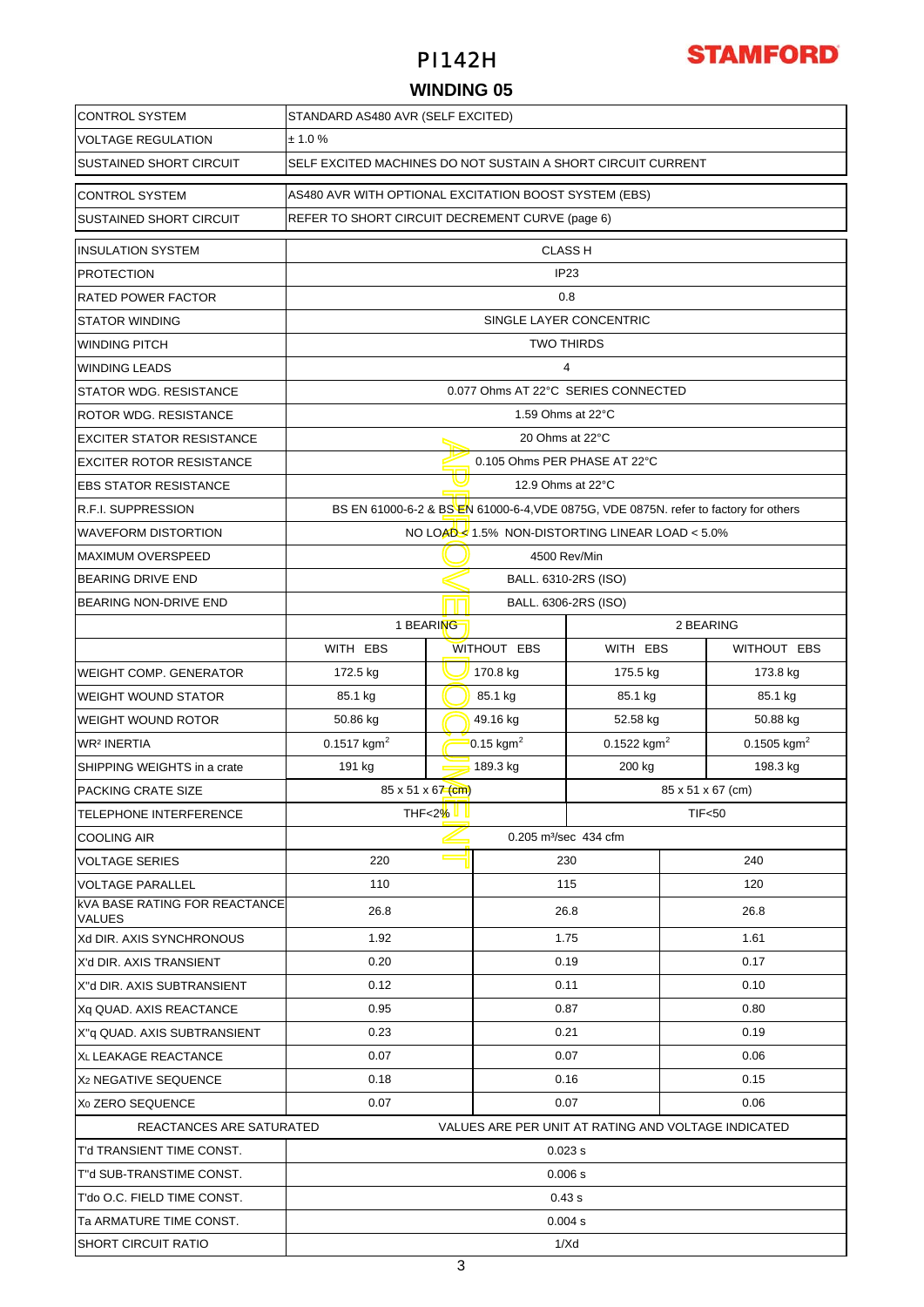

**Winding 05**



80

 $75$ 

 $70<sub>1</sub>$ 

 $0.20$ 

 $0.40$ 

 $0.50$ 

 $0.60\,$ 

 $0.70$ 

 $0.30$ 

### **SINGLE PHASE EFFICIENCY CURVES**



 $0.90\,$ 

 $1.00$ 

 $1.10$ 26.8 KVA

 $0.80$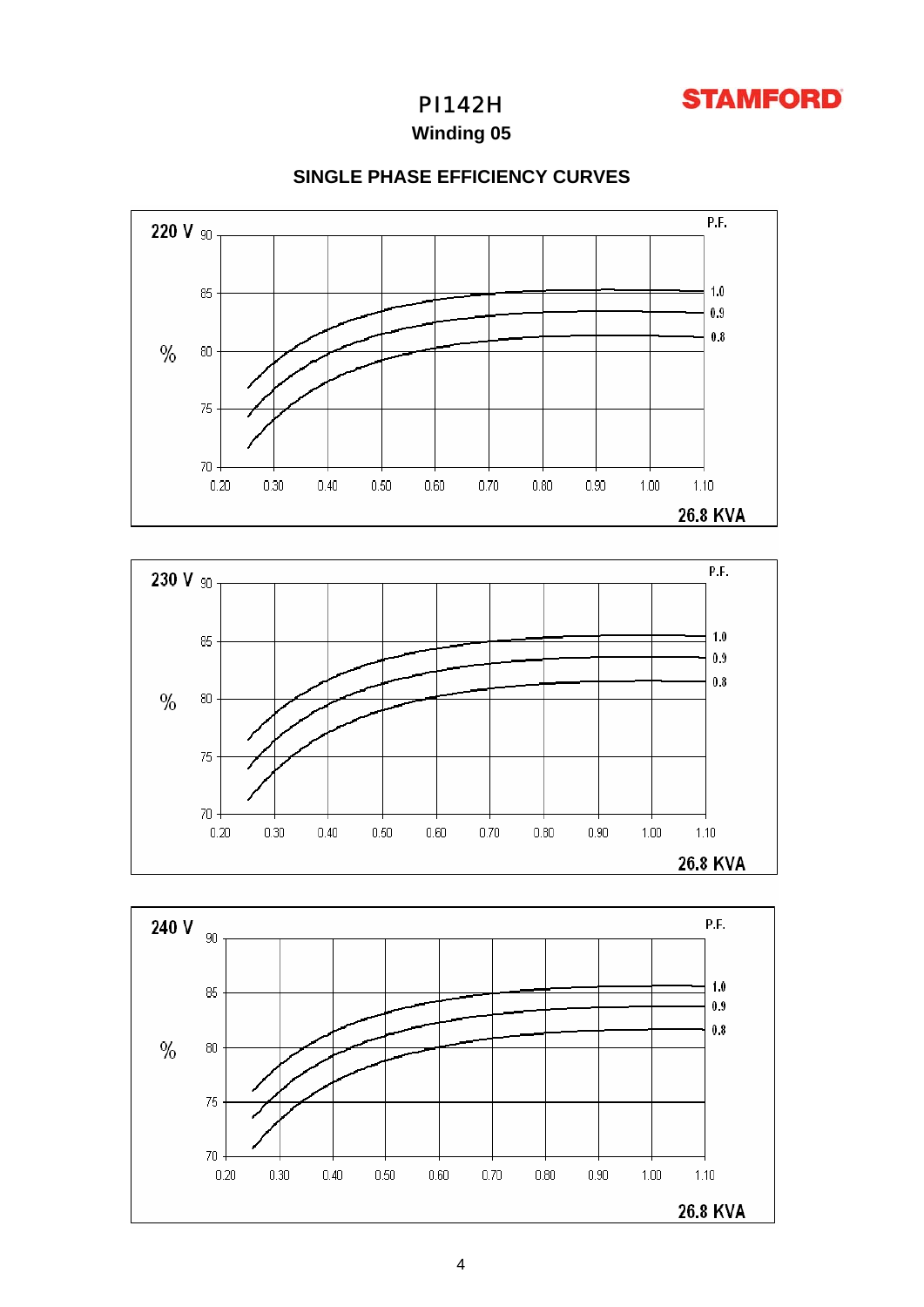

### **Winding 05 Locked Rotor Motor Startin g Curves**



### **AS480 AVR Without EBS**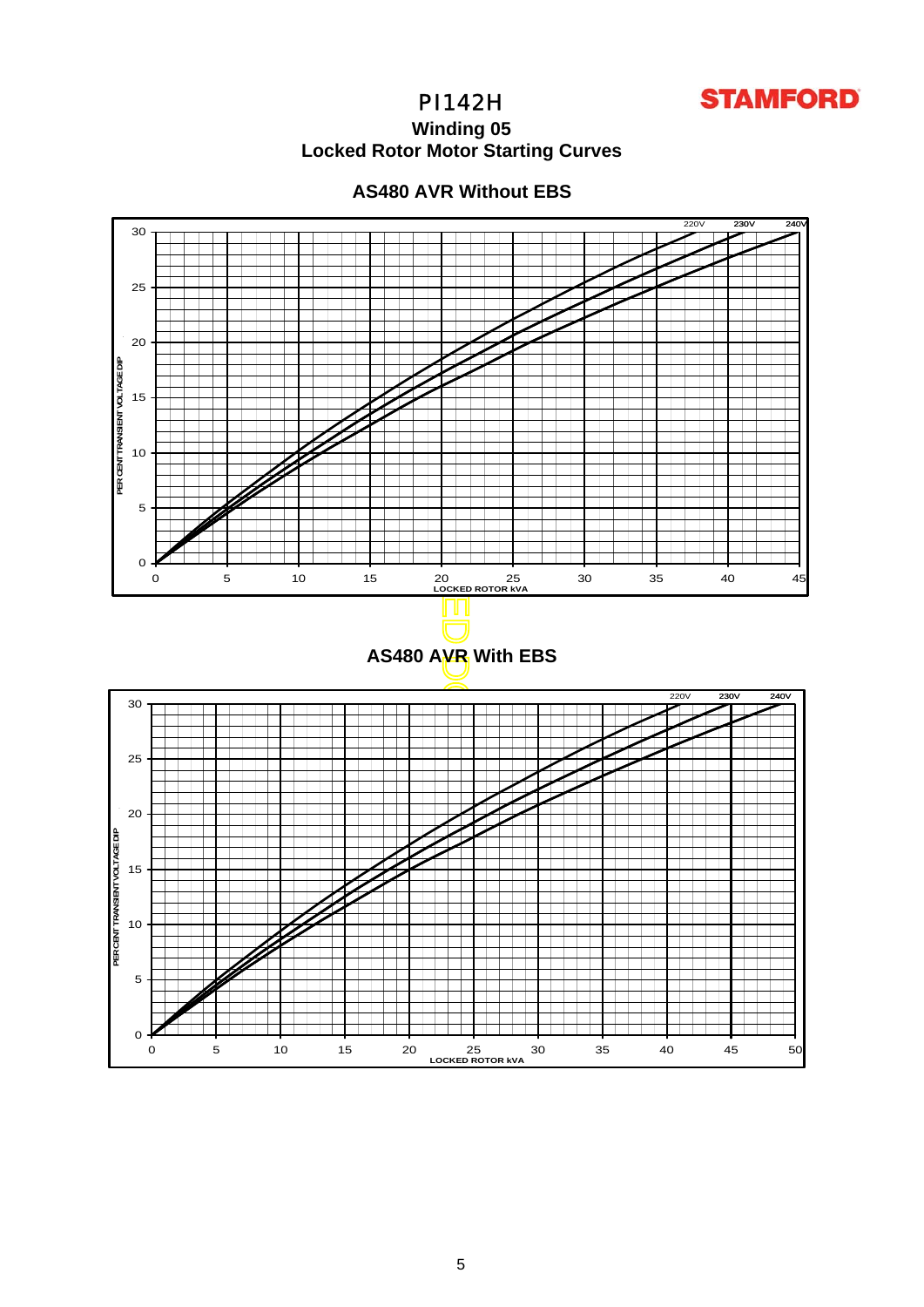

### **WITH EBS FITTED Winding 05 Short Circuit Decrement Curve. No-load Excitation at Rated Speed Based on series connection.**



### Sustained Short Circuit = 487 Amps

#### **Note**

The following multiplication factors should be used to adjust the values from curve between time 0.001 seconds and the minimum current point in respect of nominal operating voltage :

Τ

| Voltage | Factor   |
|---------|----------|
| 220V    | $X$ 1\00 |
| 230V    | $X$ 1.05 |
| 240V    | $X$ 1.09 |
|         |          |

The sustained current value is constant irrespective of voltage level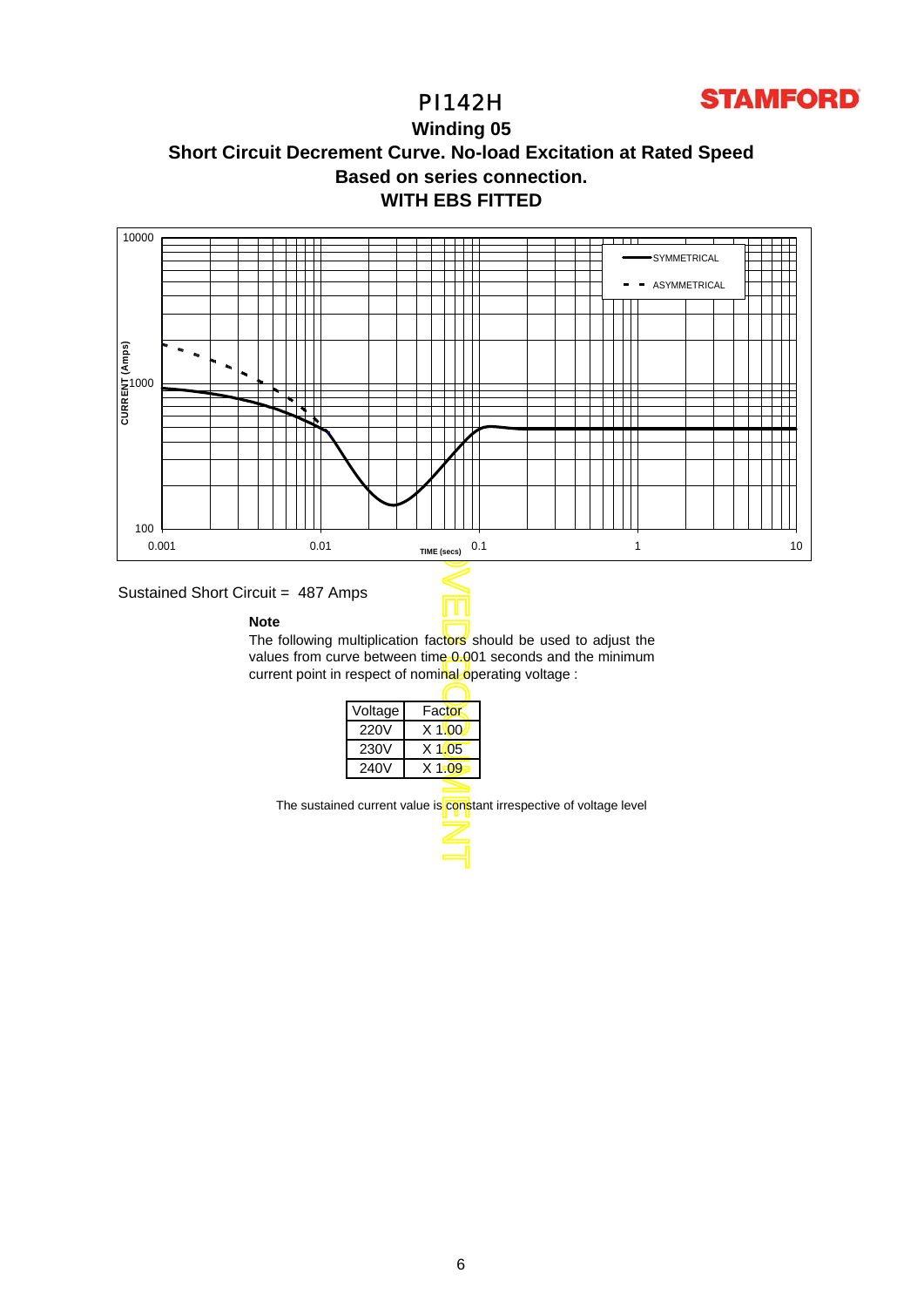# **STAMFORD**

# PI142H

## **Winding 05**

# **50**Hz **RATINGS**

| Class - Temp Rise | Cont. $F - 105/40^{\circ}C$ |                   |      | Cont. H - 125/40°C |                   |      | Standby - 150/40°C |                   |      | Standby - 163/27°C |                   |      |
|-------------------|-----------------------------|-------------------|------|--------------------|-------------------|------|--------------------|-------------------|------|--------------------|-------------------|------|
|                   |                             | 0.8 <sub>pf</sub> |      |                    | 0.8 <sub>pf</sub> |      |                    | 0.8 <sub>pf</sub> |      |                    | 0.8 <sub>pf</sub> |      |
| Series (V)        | 220                         | 230               | 240  | 220                | 230               | 240  | 220                | 230               | 240  | 220                | 230               | 240  |
| Parallel (V)      | 110                         | 115               | 120  | 110                | 115               | 120  | 110                | 115               | 120  | 110                | 115               | 120  |
| kVA               | 24.0                        | 24.0              | 24.0 | 26.8               | 26.8              | 26.8 | 28.9               | 28.9              | 28.9 | 31.8               | 31.8              | 31.8 |
| kW                | 19.2                        | 19.2              | 19.2 | 21.4               | 21.4              | 21.4 | 23.1               | 23.1              | 23.1 | 25.4               | 25.4              | 25.4 |
| Efficiency (%)    | 81.3                        | 81.5              | 81.5 | 81.3               | 81.5              | 81.6 | 81.2               | 81.5              | 81.6 | 81.0               | 81.3              | 81.6 |
| kW Input          | 23.6                        | 23.6              | 23.6 | 26.3               | 26.3              | 26.2 | 28.4               | 28.3              | 28.3 | 31.4               | 31.2              | 31.1 |

|                                                                                             | Cont. F - 105/40°C |                        |      | Cont. H 325/40°C |                   |      | Standby - 150/40°C |                                                   |      | Standby - 163/27°C |      |      |
|---------------------------------------------------------------------------------------------|--------------------|------------------------|------|------------------|-------------------|------|--------------------|---------------------------------------------------|------|--------------------|------|------|
| Class - Temp Rise                                                                           |                    | 1.0 <sub>pf</sub>      |      |                  | 1.0 <sub>pf</sub> |      | 1.0 <sub>pf</sub>  |                                                   |      | 1.0 <sub>pf</sub>  |      |      |
| Series (V)                                                                                  | 220                | 230                    | 240  | 220              | 230               | 240  | 220                | 230                                               | 240  | 220                | 230  | 240  |
| Parallel (V)                                                                                | 110                | 115                    | 120  | 110              | 115               | 120  | 110                | 115                                               | 120  | 110                | 115  | 120  |
| kVA                                                                                         | 24.0               | 24.0                   | 24.0 | 26.8             | 26.8              | 26.8 | 28.9               | 28.9                                              | 28.9 | 31.8               | 31.8 | 31.8 |
| kW                                                                                          | 24.0               | 24.0                   | 24.0 | 26.8             | 26.8              | 26.8 | 28.9               | 28.9                                              | 28.9 | 31.8               | 31.8 | 31.8 |
| Efficiency (%)                                                                              | 85.3               | 85.4                   | 85.5 | 85.2             | 85.5              | 85.6 | 85.2               | 85.4                                              | 85.6 | 85.0               | 85.3 | 85.5 |
| kW Input                                                                                    | 28.1               | 28.1                   | 28.1 | 31.5             | 313               | 31.3 | 33.9               | 33.8                                              | 33.8 | 37.4               | 37.3 | 37.2 |
|                                                                                             |                    |                        |      |                  |                   |      |                    |                                                   |      |                    |      |      |
|                                                                                             | <b>DIMENSIONS</b>  |                        |      |                  |                   |      |                    |                                                   |      |                    |      |      |
|                                                                                             |                    |                        |      |                  |                   |      |                    |                                                   |      |                    |      |      |
| 754 (MAX) WHEN<br>(MAX) WHEN                                                                |                    |                        |      |                  |                   |      |                    |                                                   |      |                    |      |      |
| FITTED WITH 'EBS'<br>FITTED WITH 'EBS'<br>$-$ 672 (MAX) OVERALL $-$<br>-564 (MAX) OVERALL - |                    |                        |      |                  |                   |      |                    |                                                   |      |                    |      |      |
| $\rightarrow$ 520 TO T/BOX LID $\rightarrow$<br>ਿ—⊢  36<br>424.5                            |                    |                        |      |                  |                   |      |                    |                                                   |      |                    |      |      |
| $65 +$                                                                                      |                    |                        |      |                  |                   |      |                    |                                                   |      |                    |      |      |
|                                                                                             |                    | <b>III</b> BERBERGO II |      |                  |                   | 220  |                    | 0888800      1648881  <br>   0888800       164881 |      |                    |      |      |